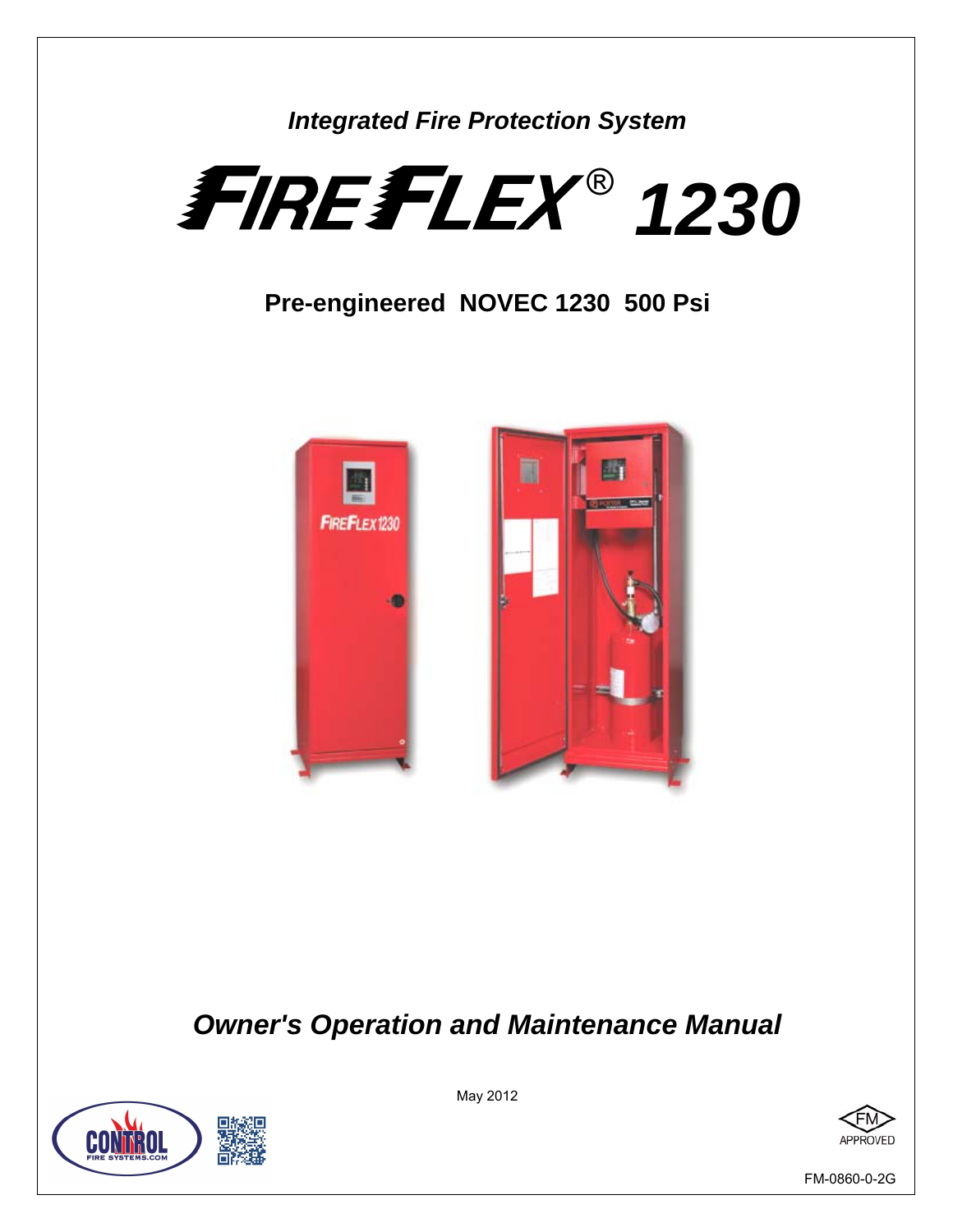

# Copyright© 2009-2012 FIREFLEX Systems Inc.

## All Rights Reserved

Reproduction or use, without express written permission from *FIREFLEX Systems Inc*, of any portion of this manual is prohibited. While all reasonable efforts have been taken in the preparation of this manual to assure its accuracy, *FIREFLEX Systems Inc* assumes no liability resulting from any errors or omissions in this manual, or from the use of the information contained herein. *FIREFLEX***® 1230** is a registered trademark of *FIREFLEX Systems Inc*.

*FIREFLEX Systems Inc*. reserves the right to make changes to this manual and the data sheets herewith at any time, without prior notification.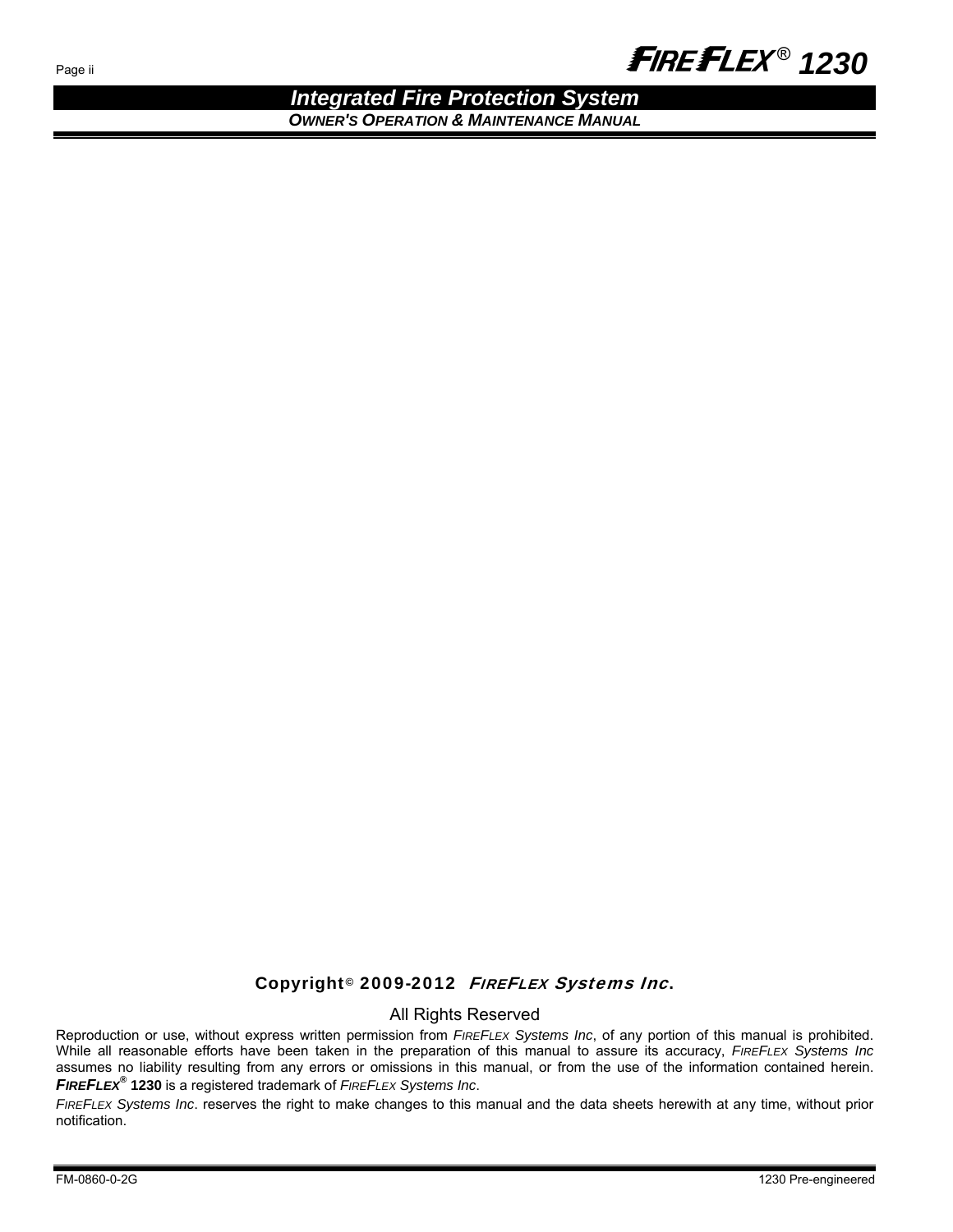

**OWNER'S OPERATION & MAINTENANCE MANUAL** 

# **Table of Contents**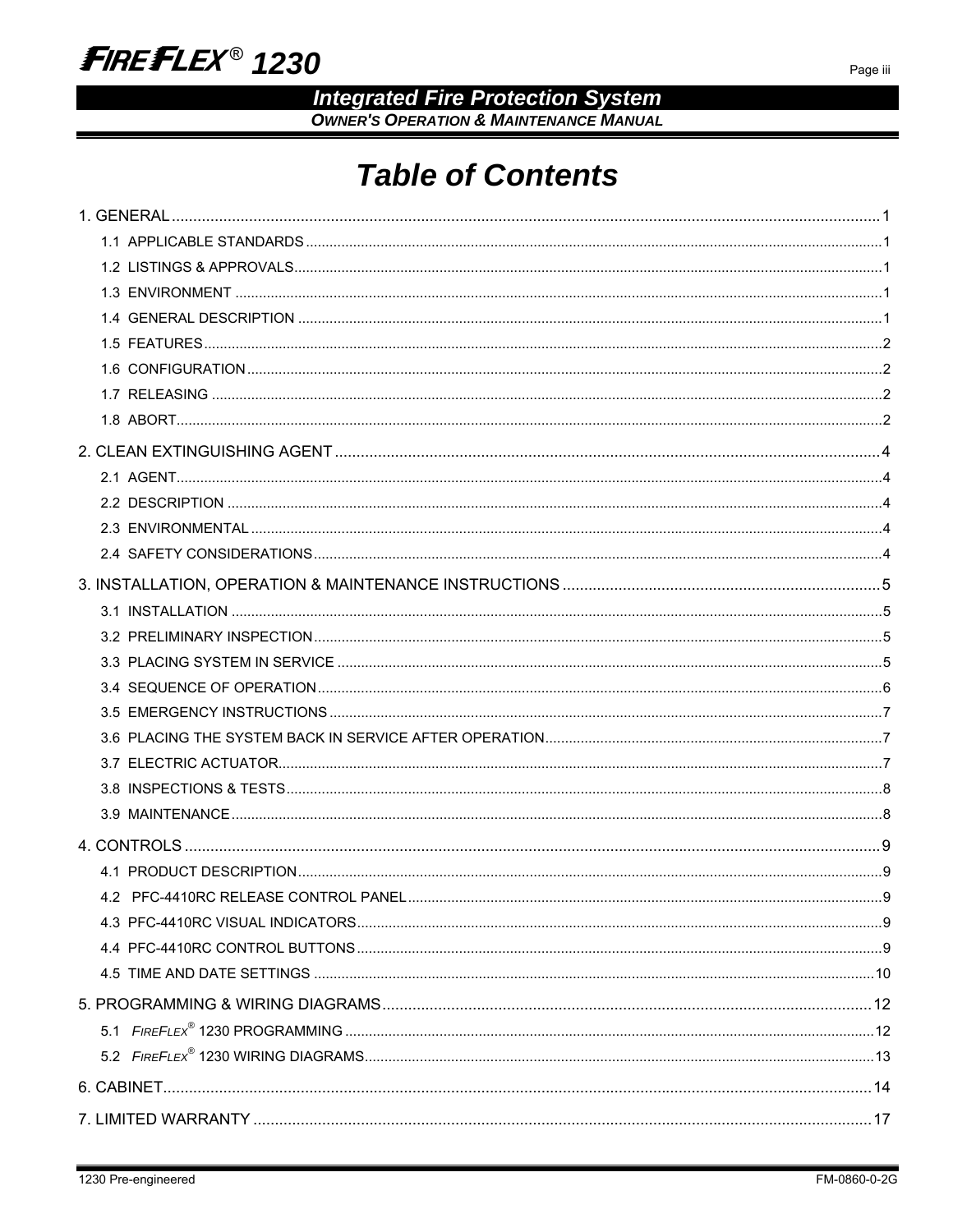

This page is left blank intentionally.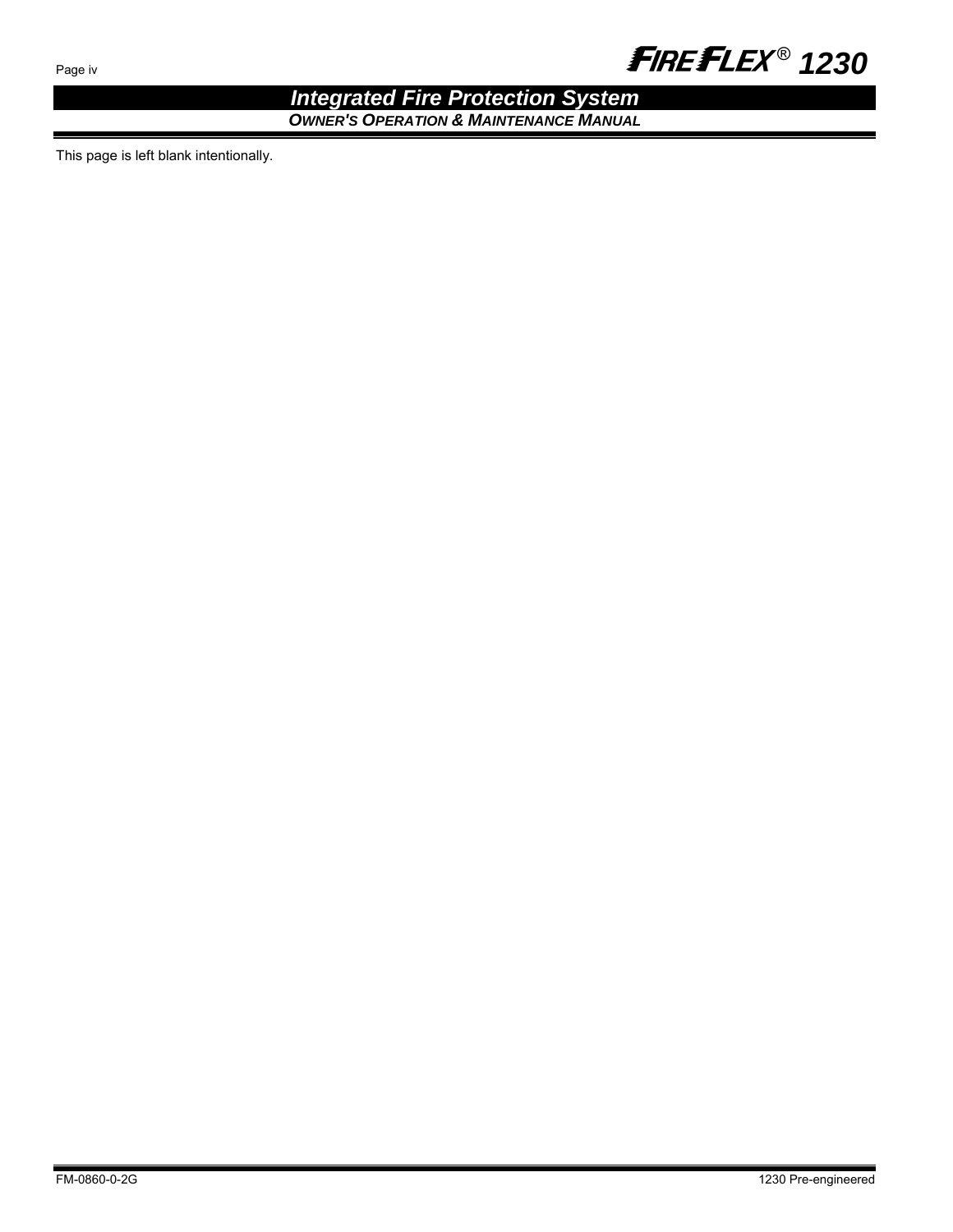# *1. GENERAL*

The *FIREFLEX***® 1230** integrated system consists of a clean agent fire extinguishing system, factory-assembled in a single cabinet. All the components necessary for the extinguishing system are integrated.

The *FIREFLEX***® 1230** system uses **3M**™ **NOVEC**™ **1230** fire protection fluid. The clean extinguishing agent is based on sustainable technology and is the only chemical agent currently available that meets the most stringent actual and future environmental standards.

## **1.1 APPLICABLE STANDARDS**

In addition to being fabricated under stringent ISO-9001 manufacturing and quality control procedures, your *FIREFLEX***® 1230** complies with the following standards:

NFPA-70 National Electrical Code

NFPA-72 Fire Alarm Systems

NFPA-2001 Clean agent fire extinguishing system

Before the installation, the contractor installing the unit shall also be familiar with the following documents and standards:

Applicable Local & State Building Codes

Any additional requirements of the Local Authority Having Jurisdiction

#### **1.2 LISTINGS & APPROVALS**

- Approbation Factory Mutual: *FIREFLEX***® 1230** systems are FM Approved under the heading: "FIXED EXTINGUISHING SYSTEMS, CLEAN AGENT FIRE EXTINGUISHING SYSTEMS".
- Uses UL/ULC and/or FM approved components.
- **Warning !** Any unauthorized modification or addition made on-site to a factory built Listed Unit will void this Listing. Such modifications or additions may void the unit's warranty as well. Consult your nearest *FIREFLEX Systems* Authorized Distributor before proceeding with such modifications or additions.

## **1.3 ENVIRONMENT**

*FIREFLEX***® 1230** unit shall be installed in a dry and clean location. Verify that all equipments are properly heated and protected to prevent freezing and physical damage.

The unit and its components must be kept free of foreign matter, freezing conditions, corrosive atmospheres, contaminated water supplies, and any condition that could impair its operation or damage the components.

The frequency of the inspections and maintenance will vary depending on the environmental conditions.

The owner is responsible for maintaining the fire protection system and devices in proper operating condition (refer to section 3 INSTALLATION, OPERATION & MAINTENANCE INSTRUCTIONS).

## **1.4 GENERAL DESCRIPTION**

The *FIREFLEX***® 1230** system uses **SEVO®** cylinder designed for a high volume discharge rate in order to meet the rapid discharge requirements specified in the NFPA-2001 Standard. Discharge valve is of brass construction and is designed as per the pressure differential concept. The valve is equipped with a pressure-indicating gauge and an electric actuator. The cylinder is also provided with an integrated pressure safety device.

*FIREFLEX***® 1230** system is pre-engineered by *FIREFLEX Systems* Inc. (or an authorized contractor) to meet the specific protection requirements of the application for which it is being installed.

Each system is designed per NFPA-2001 Standard and in compliance with instructions found in the following manufacturer design manuals:

• **SEVO Design Manual: SE 1230 500 PRE 3-28-11** 

## • **Potter PFC-4410RC Manual #5403550– Rev. K**

The cylinder is filled with the extinguishing agent and then pressurized to 500 Psi at 70°F (34.5 bar at 21.1°C) with Nitrogen allowing maximum flexibility at the time of installation. The cylinder is fabricated, tested and stamped according to D.O.T. 4BA500 or 4BW500 or TPED specifications depending on its size and capacity.

The *FIREFLEX***® 1230** cabinet is of the free-standing type and is made of robust 14 gauge steel with a rustproof fire red paint finish, polyester powder coated and oven baked on a phosphate base. Each cabinet is provided with one or two frontal locked doors, reducing space requirements for ease of installation and maintenance. Furthermore, all doors are provided with a neoprene gasket to reduce vibrations and can be removed without special tools for easier access.

| Table 1.1 - FIREFLEX <sup>®</sup> 1230 capacity of cabinet |  |
|------------------------------------------------------------|--|
| (cylinder quantity)                                        |  |

| <b>Cabinet</b> | Size of cylinder (lbs) |     |     |     |     |     |  |
|----------------|------------------------|-----|-----|-----|-----|-----|--|
| width          | 40                     | 76  | 322 | 601 | 850 |     |  |
| 24"            |                        |     |     |     |     | n/a |  |
| 52"            | n/a                    | n/a | n/a | n/a | n/a |     |  |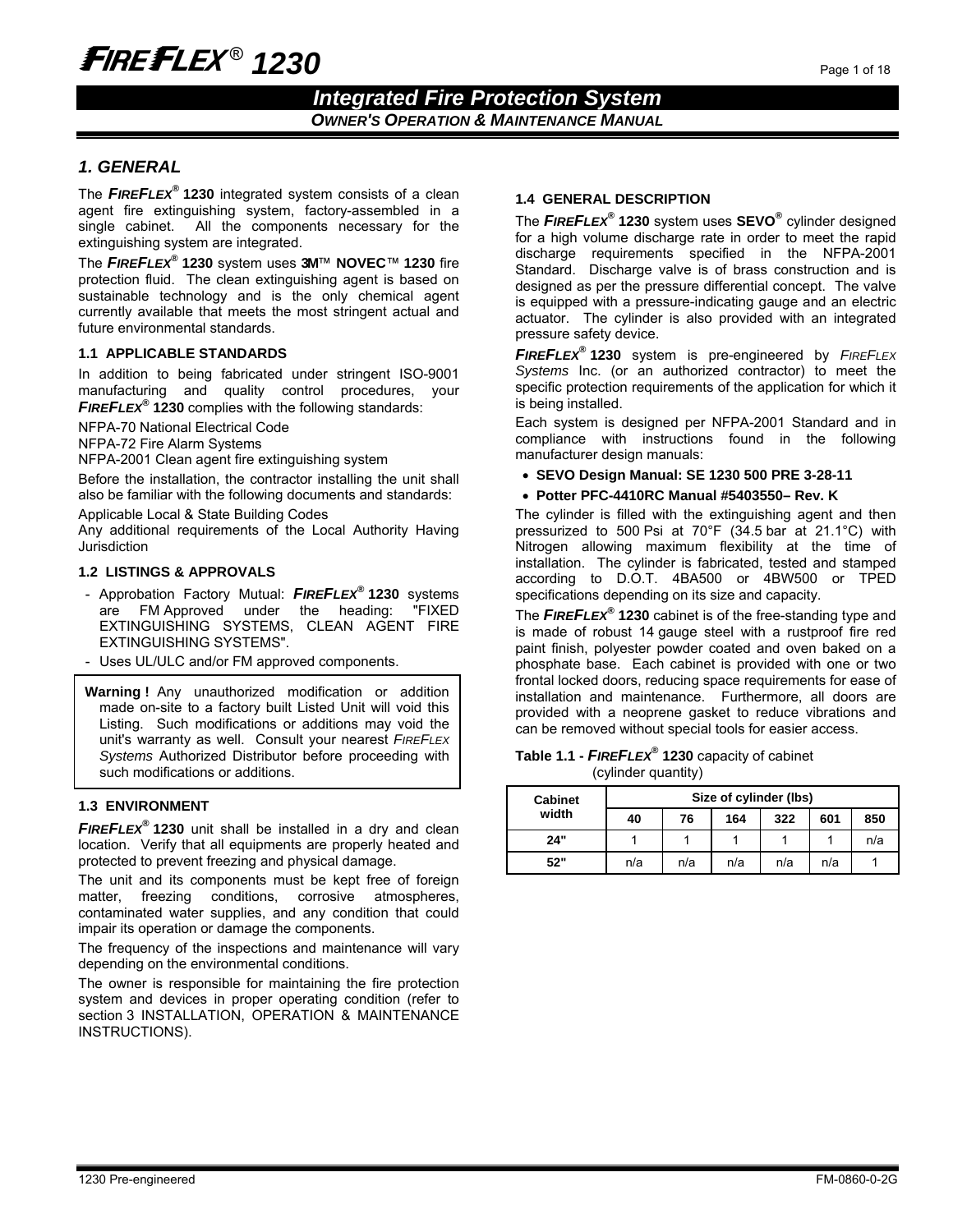

*OWNER'S OPERATION & MAINTENANCE MANUAL*

## **1.5 FEATURES**

*FIREFLEX***® 1230** main features are:

- Trouble-free design for safe and easy application
- Compact, aesthetic and easy to move
- Available in 2 cabinet sizes
- User-friendly standardized owner's manual with every unit
- Unique serial number on every unit
- Uses UL, ULC and/or FM Approved components
- Designed in accordance with NFPA Standards
- Completely assembled and checked in factory
- Sturdy 14 gauge steel cabinet painted fire red with oven baked polyester powder on phosphate base
- Textured rust proof finish
- Neoprene gasket on all doors to eliminate vibrations
- Easily removable doors for ease of access
- Key-alike locks on all cabinet doors
- Manufactured under ISO-9001 quality control procedures

## **1.6 CONFIGURATION**

Configuration for *FIREFLEX***® 1230**:

• Pre-engineered **NOVEC 1230** single cylinder with electric release

## **1.7 RELEASING**

#### **1.7.1** *E***lectric releasing conditions**

The electric releasing condition is needed in order to operate the electric actuator *(C)* of the **NOVEC 1230**. It can be achieved as the following:

- a) Single zone detection activated by **either** Zone 1 or Zone 2.
- b) Cross zone detection activated by **both** Zone 1 and Zone 2.
- c) Manual pull station activated by Zone 4.

#### **1.7.2 Electric release**

## See figure 1.1.

Electric release is achieved with an electric actuator *(C)* installed on the discharge valve *(B)* of the cylinder *(A)*. When the releasing conditions are fulfilled, a 24Vdc source is applied to the electric actuator *(C)* thereby venting the pressure on top of the discharge valve *(B)* thus allowing the extinguishing agent **NOVEC 1230** to be discharged through the piping and nozzles.

## **1.8 ABORT**

When abort release switch is activated, pre-discharge timer will continue to count down until it reaches 10 seconds and then wait. Releasing the abort release switch will allow the pre-discharge to continue its count down from 10 seconds. If the abort release switch is again activated before the predischarge timer reaches zero, the timer will reset to 10 seconds and wait.

**CAUTION** ! Abort does not function and has no effect on panel operation from zones programmed as Manual RELEASE.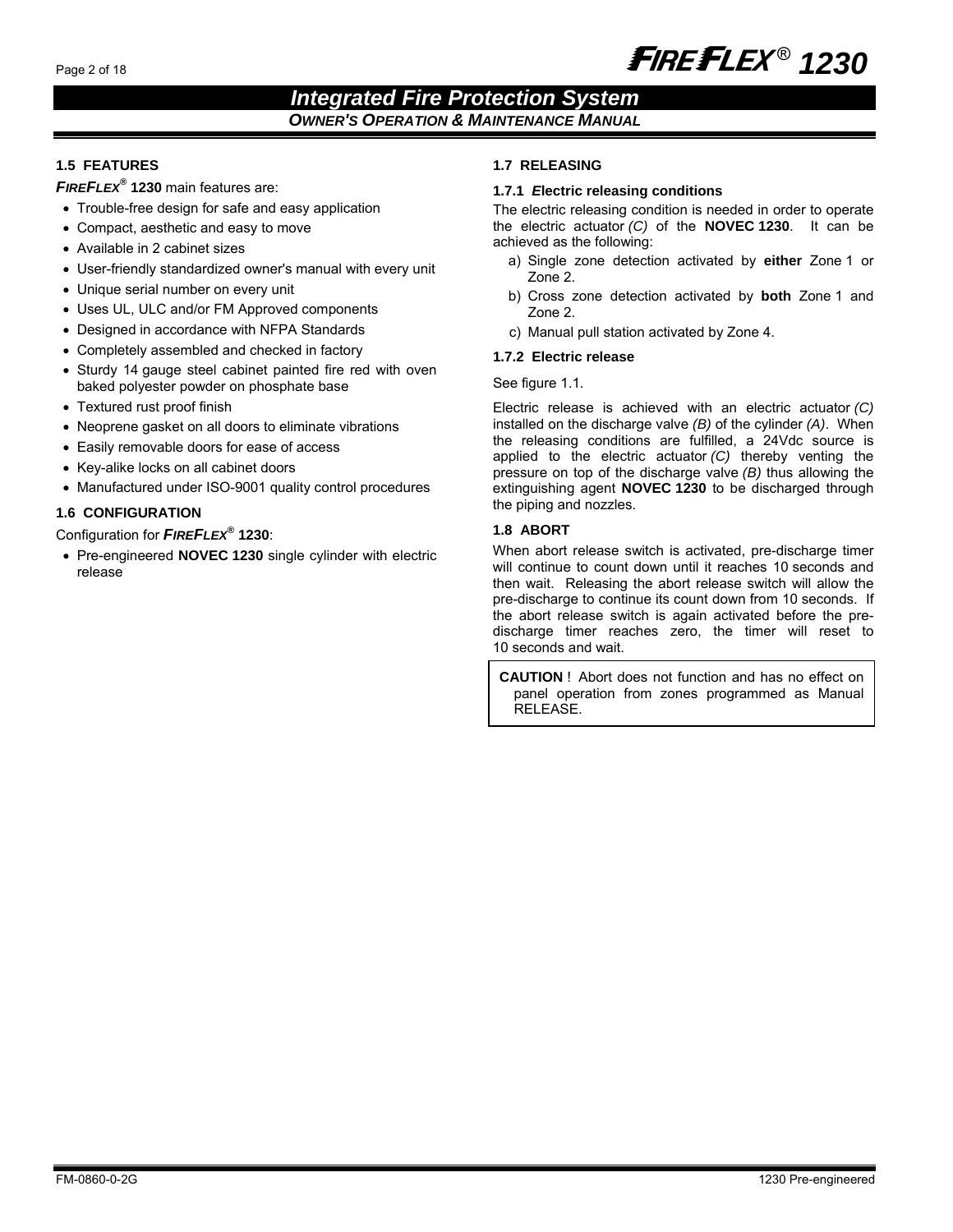



## **Components:**

- A Cylinder
- B Cylinder valve
- C Electric actuator
- D Low cylinder pressure switch
- E Pressure gauge
- F Liquid level indicator
- G Bracket
- H Discharge pressure switch (optional)
- J Mechanical actuator (optional)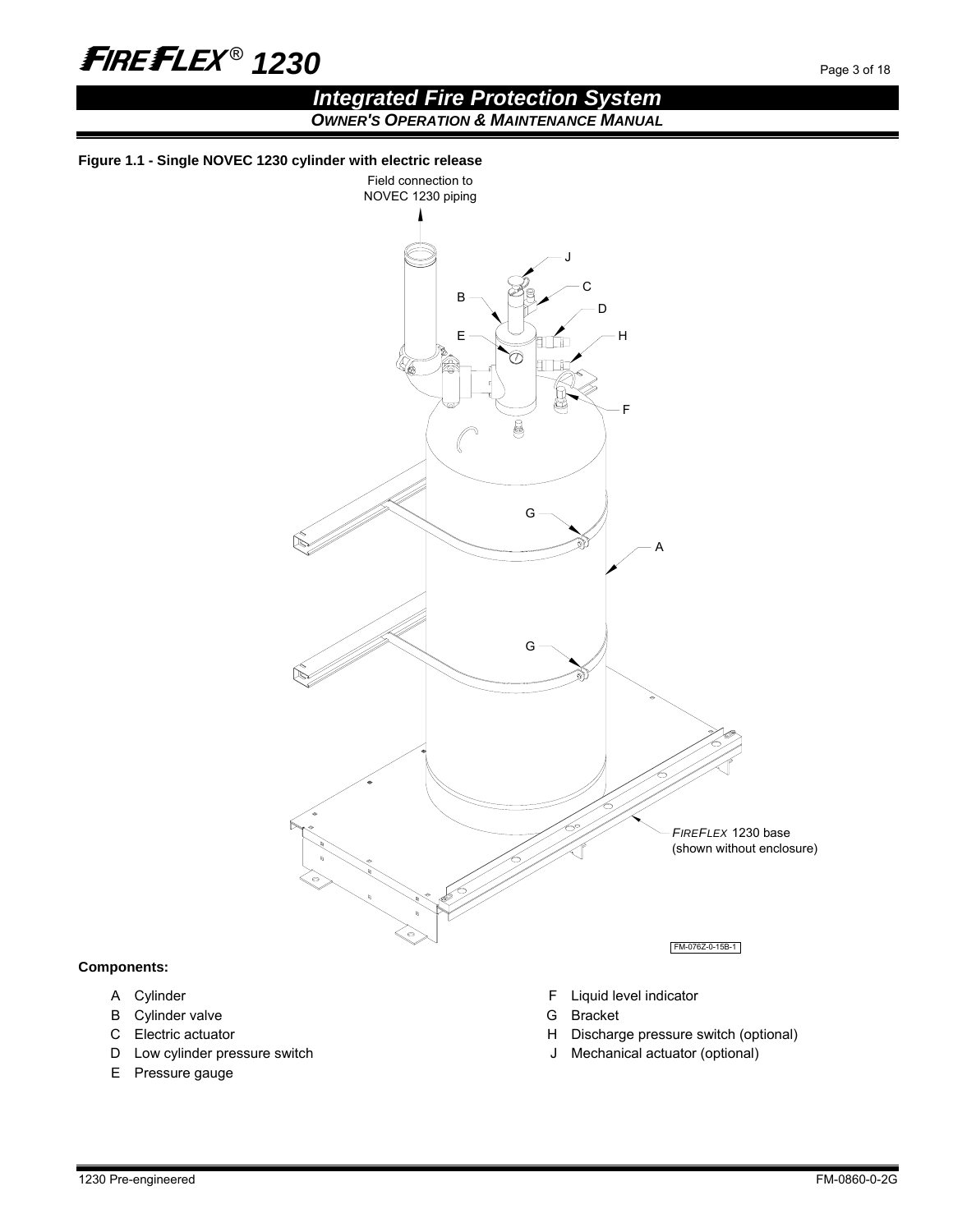# *2. CLEAN EXTINGUISHING AGENT*

## **2.1 AGENT**

The clean extinguishing agent used in *FIREFLEX***® 1230** total flooding system is **NOVEC 1230**.

**Note:** The term **NOVEC 1230** employed throughout this manual refers to the extinguishing agent Dodecafluoro-2-methylpentan-3-one known as SEVO 1230 Fire Protection Fluid (also known as FK-5-1-12, 3M™ NOVEC™ 1230 Fire Protection Fluid,  $C_6$ -F-ketone) produced by 3M™.

#### **2.2 DESCRIPTION**

**NOVEC 1230** is a colorless fluid. It is stored as a pressurized liquid and injected into a room, area, or compartment that has the structural integrity to retain the agent that has been discharged.

**NOVEC 1230** is dispensed as an odorless, electrically nonconductive vapor. It leaves no residue.

**NOVEC 1230** is a clean, efficient fire-extinguishing agent that can be used on Class A, B, or C fires. It is a very stable, inert and electrically non-conductive gas. Its primary use is for energized electric equipment fire containment and preventing reigniting.

On a weight of agent basis, **NOVEC 1230** is a very effective gaseous extinguishing agent. The **NOVEC 1230** extinguishing concentration for normal heptanes (cup burner method) is approximately 4.5% by volume. The minimum design concentration for total flooding applications in accordance with NFPA 2001 shall be 4.2%.

#### **2.3 ENVIRONMENTAL**

**NOVEC 1230** does not contribute to depletion of the stratospheric ozone layer. **NOVEC 1230** has an atmospheric lifetime of 0.014 years. Its global warming potential is 1.

## **2.4 SAFETY CONSIDERATIONS**

#### **2.4.1 TOXICITY**

The table 2.1 identifies the toxicological data on **NOVEC 1230** and compares this with **HALON 1301**.

#### **Table 2.1 -** Toxicological data

|                                              | <b>NOVEC 1230</b> | <b>HALON 1301</b> |
|----------------------------------------------|-------------------|-------------------|
| No Observed Adverse<br>Effect Level (NOAEL)  | 10%               | 5.0%              |
| Low Observed Adverse<br>Effect Level (LOAEL) | 10%               | 7.5%              |
| Acute Exposure LC50 (4<br>hour rate - ppm)   | 100.000           | 800,000           |
| <b>Design Concentration</b><br>(minimum)     | 4 2%              | 4.3%              |

#### **2.4.2 NOISE**

Discharge of a **NOVEC 1230** system can cause noise loud enough to be startling but ordinarily insufficient to cause traumatic injury.

#### **2.4.3 TURBULENCE**

High velocity discharge from nozzles may be sufficient to dislodge substantial objects directly in the path of the discharge. General turbulence in the enclosure may be sufficient to move light objects, unsecured paper, etc. Ceiling tiles in the vicinity of the nozzles should be clipped in place to prevent them from being dislodged during the discharge.

#### **2.4.4 COOLING**

Direct contact with vaporizing liquid **NOVEC 1230** will have a strong chilling effect on objects and can cause frostbite burns to the skin. The liquid phase vaporizes rapidly when mixed with air and thus limits the hazard to the immediate vicinity of the discharge nozzle.

#### **2.4.5 VISIBILITY**

Upon discharge reduced visibility will be evident, especially in humid atmospheres, as a result of the condensations of vapor. The period of reduced visibility will normally be brief.

#### **2.4.6 PRESSURE**

The discharge nozzle is between 73 Psi and 290 Psi (5 bar and 20 bar).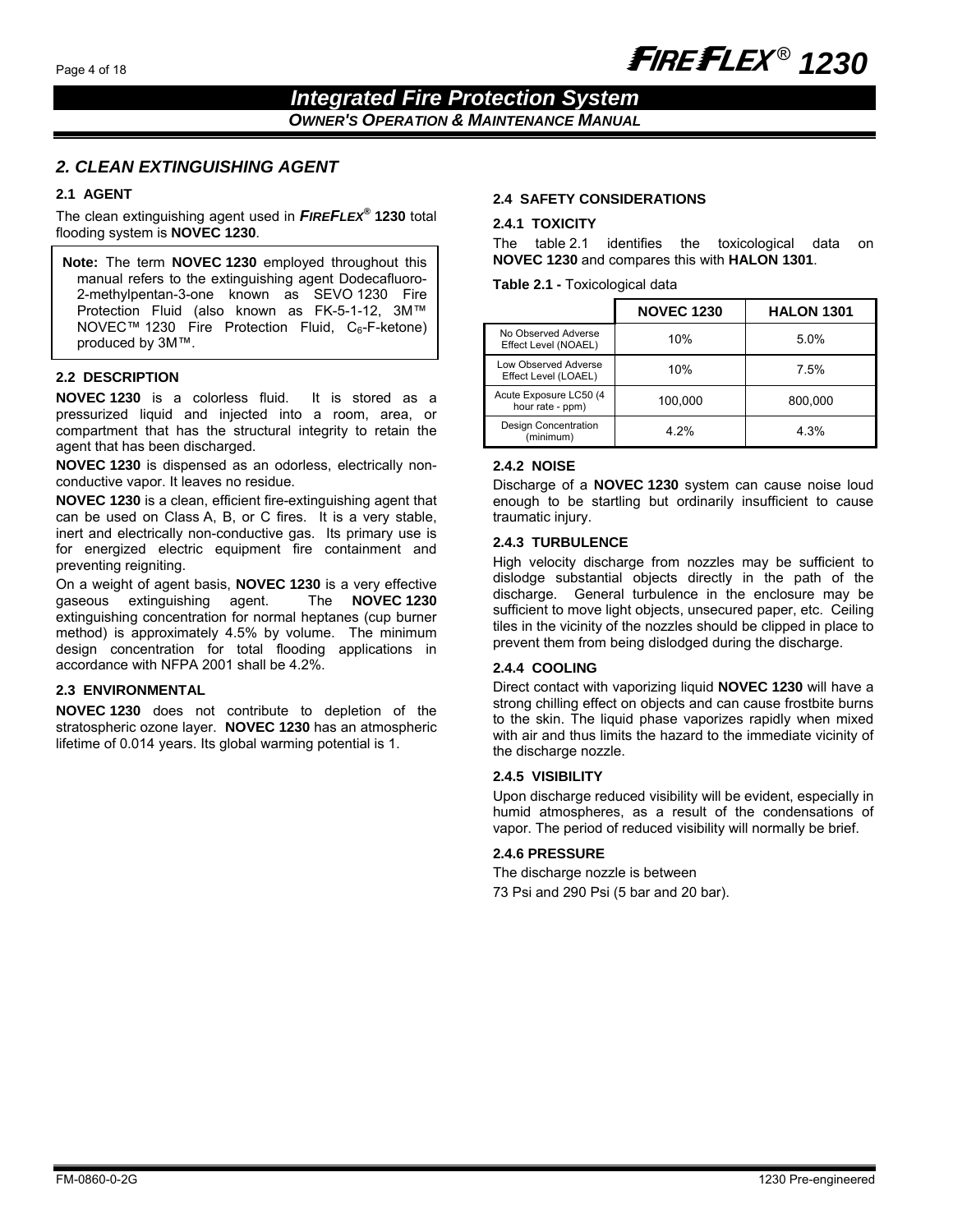# *3. INSTALLATION, OPERATION & MAINTENANCE INSTRUCTIONS*

### **3.1 INSTALLATION**

**IMPORTANT !** The *FIREFLEX***® 1230** unit IS NOT designed to be installed in area subject to freezing conditions. Refer to section 1.3 ENVIRONMENT for additional details.

 1. Install the *FIREFLEX***® 1230** cabinet (refer to section 6 CABINET).

**IMPORTANT ! THE CABINET MUST BE FIRMLY ANCHORED TO THE FLOOR USING ALL FOUR (4) ANCHORING HOLES.** 

- 2. Install the clean agent releasing piping, detection and signaling circuits (if applicable) in accordance with applicable standards.
- 3. Connect all detection and alarm audible devices, where applicable, according to electrical schematics (refer to section 5.2 WIRING DIAGRAMS).
- 4. Connect the AC power for the release control panel on a separate breaker in the electric distribution panel (refer to section 5.2 WIRING DIAGRAMS).
- 5. Conform to local municipal or other codes regarding installations of fire protection systems.
- 6. Place the *FIREFLEX***® 1230** system in service (refer to chapters 3.2 PRELIMINARY INSPECTION & 3.3 PLACING SYSTEM IN SERVICE).
	- 7. If the system does not operate as it should, make the necessary corrections according to manuals issued or consult your distributor or *FIREFLEX Systems Inc*.
	- 8. Make sure that building owner or a delegated representative has received instructions regarding the operation of the system.

## **3.2 PRELIMINARY INSPECTION**

See figure 1.1.

- 1. *FIREFLEX***® 1230** cabinet shall be firmly anchored to the floor.
	- 2. Open door to mechanical section.
	- 3. Cylinder *(A)* shall be solidly fixed with brackets *(G)*.
	- 4. Check the pressure of the cylinder with pressure gauge *(E)* according to table 3.1. If the cylinder shows a loss in pressure of more than 10%, it shall be refilled or replaced.
	- 5. Check that piping supports have been installed at the correct intervals and are adequate for the purpose.
- 6. The piping distribution system shall be inspected to determine that it is in compliance with the design and installation documents.
- 7. Nozzles and pipe size shall be in accordance with system drawings. Means of pipe size reduction and attitudes of tees shall be checked for conformance to the design.
- 8. Check that all nozzles are fitted in accordance with the design requirements and are aimed in the correct alignment away from obstructions or barriers that could prevent adequate distribution/mixing of the gas.
- 9. Protected area Integrity test shall be considered to locate and then effectively seal any significant air leaks that could result in a failure of the enclosure to hold the specified agent concentration level for the specified holding period. The currently preferred method is using a blower door fan unit and smoke pencil.

## **3.3 PLACING SYSTEM IN SERVICE**

- 1. Check all detectors.
- 2. Check all manual pull stations.
- 3. Check all audible & visual devices.
- 4. Check if extinguishments electric actuator *(C)* operates after preset time delay.
- 5. Simulate a low cylinder pressure by shorting low cylinder pressure switch *(D)* terminals.

**CAUTION !** Activate the **releasing circuit disable switch** before doing any tests on the system (see figure 4.2).

6. Perform sequence of operation (refer to chapter 3.4).

| Table 3.1 - Cylinder pressure versus temperature |  |  |
|--------------------------------------------------|--|--|
|--------------------------------------------------|--|--|

|         | Cylinder pressure    |                 | Temperature        |
|---------|----------------------|-----------------|--------------------|
| 413 psi | $(28.4 \text{ bar})$ | 0°F             | $(-17.8^{\circ}C)$ |
| 425 psi | $(29.3 \text{ bar})$ | $10^{\circ}$ F  | $(-12.2^{\circ}C)$ |
| 438 psi | $(30.1 \text{ bar})$ | $20^{\circ}$ F  | $(-6.67^{\circ}C)$ |
| 450 psi | (31 bar)             | $32^{\circ}$ F  | $(0^{\circ}C)$     |
| 463 psi | $(31.9 \text{ bar})$ | $40^{\circ}$ F  | $(4.4^{\circ}C)$   |
| 475 psi | $(32.7 \text{ bar})$ | $50^{\circ}$ F  | $(10^{\circ}C)$    |
| 488 psi | $(33.6 \text{ bar})$ | $60^{\circ}$ F  | $(15.6^{\circ}C)$  |
| 500 psi | $(34.5 \text{ bar})$ | $70^{\circ}$ F  | $(21.2^{\circ}C)$  |
| 513 psi | $(35.3 \text{ bar})$ | $80^{\circ}$ F  | $(26.7^{\circ}C)$  |
| 525 psi | $(36.2 \text{ bar})$ | $90^{\circ}$ F  | $(32.2^{\circ}C)$  |
| 538 psi | $(37 \text{ bar})$   | $100^{\circ}$ F | $(37.8^{\circ}C)$  |
| 550 psi | $(37.9 \text{ bar})$ | $110^{\circ}$ F | $(43.3^{\circ}C)$  |
| 563 psi | $(38.8 \text{ bar})$ | 120°F           | $(48.9^{\circ}C)$  |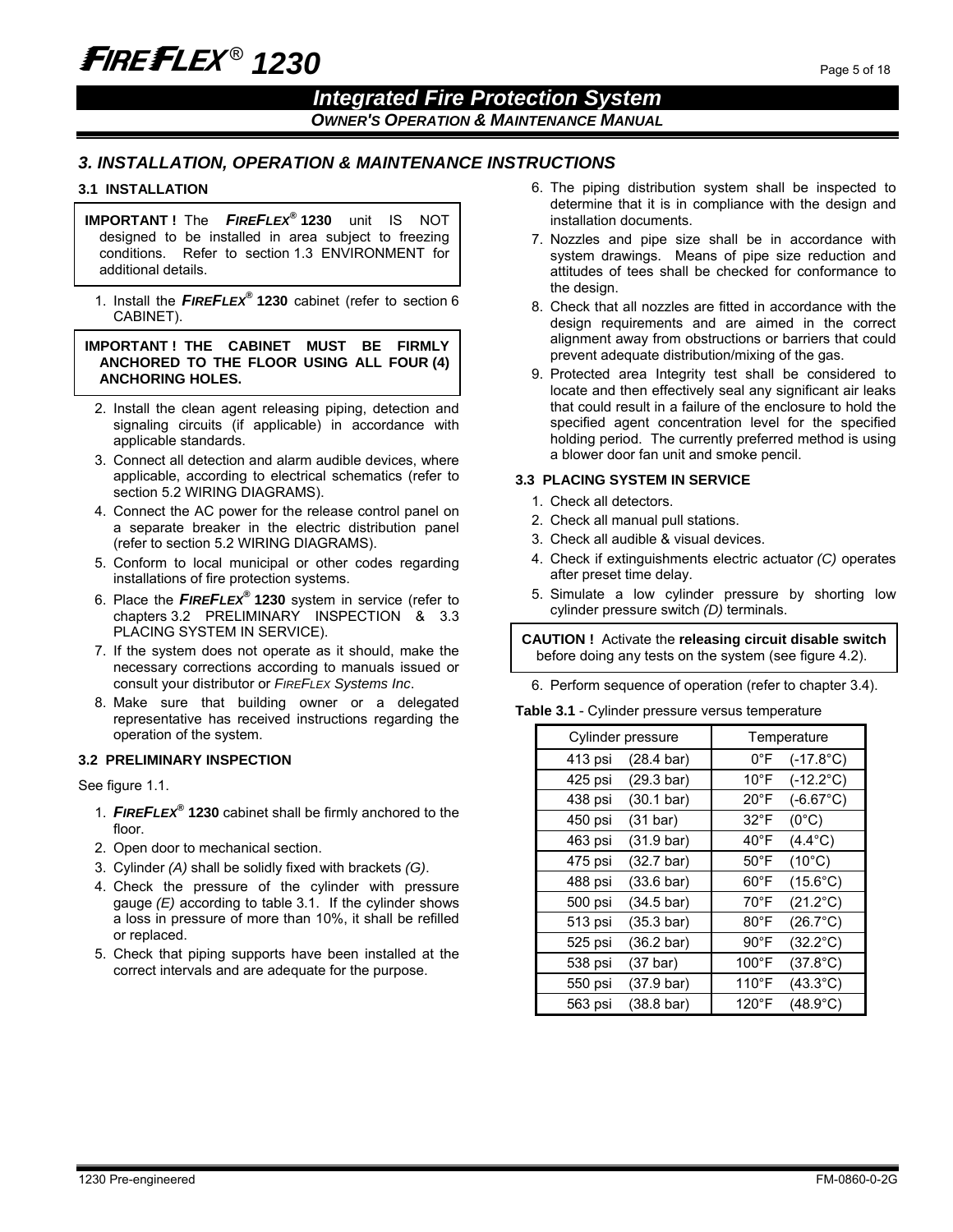

*OWNER'S OPERATION & MAINTENANCE MANUAL*

## **3.4 SEQUENCE OF OPERATION**

#### **3.4.1 Automatic release**

- 1. Actuation of a detector from one detection zone:
	- a) "COMMON ALARM" lamp flashes.
	- b) "ZONE 1" (or "ZONE 2") lamp flashes.
	- c) "DETECTION ZONE 1" (or "DETECTION ZONE 2") message appears on the display.
	- d) "OUTPUT 1"  $(1<sup>ST</sup> ALARM)$  activates.
	- e) "ALARM" contact activates.
- 2. Actuation of a detector from the other detection zone for crossed zones configuration):
	- a) "ZONE 2" (or "ZONE 1") lamp flashes.
	- b) "DETECTION ZONE 2" (or "DETECTION ZONE 1") message appears on the display.
- 3. Pre-discharge sequence occurs:
	- a) "PRE-DISCHARGE" lamp flashes.
	- b) "OUTPUT 2"  $(2^{ND}$  ALARM) activates.
	- c) Pre-discharge delay starts (not exceeding 60 sec).

**Note:** The abort station will prevent the **NOVEC 1230** discharge as long as being maintained if activated during the pre-discharge delay (refer to chapter 3.4.3).

- 4. After pre-discharge delay is completed:
	- a) "DISCHARGING" lamp illuminates steady.
	- b) "OUTPUT 4" lamp flashes.
	- c) "OUTPUT 4" (RELEASING) message appears on the display.
	- d) **NOVEC 1230** electric actuator *(C)* activates.
- If **NOVEC 1230** discharge switch option is selected:
	- e) "ZONE 3" lamp flashes.
	- f) "DETECTION ZONE 3" (RELEASING) message appears on the display.
	- g) "RELEASING" contact activates.

## **3.4.2 Manual release**

- 1. Actuation of a manual release pull station within the system:
	- a) "COMMON ALARM" lamp flashes.
	- b) "ZONE 4" lamp flashes.
	- c) "PRE-DISCHARGE" lamp flashes.
	- d) "DETECTION ZONE 4" (MANUAL RELEASE) message appears on the display.
	- e) "OUTPUT 2"  $(2^{ND}$  ALARM) activates.
	- f) "ALARM" contact activates.
	- g) Pre-discharge delay starts (not exceeding 30 sec).
- 2. After pre-discharge delay is completed:
	- a) "DISCHARGING" lamp illuminates steady.
	- b) "OUTPUT 4" lamp flashes.
	- c) "OUTPUT 4" (RELEASING) message appears on the display.
	- d) **NOVEC 1230** electric actuator *(C)* activates.
- If **NOVEC 1230** discharge switch option is selected:
	- e) "ZONE 3" lamp flashes.
	- f) "DETECTION ZONE 3" (RELEASING) message appears on the display.
	- g) "RELEASING" contact activates.

**Note:** At any time, if the optional mechanical activator *(J)* is activated, the **NOVEC 1230** will be released.

## **3.4.3 Abort Station**

- 1. Actuation of an abort station within the system:
	- a) "SYSTEM TBL" lamp flashes.
	- b) " SUP 1 / ABORT " lamp flashes.
	- c) "TROUBLE ABORT" message appears on the display.
	- d) "TROUBLE" contact activates.

When abort release switch is activated, pre-discharge timer will continue to count down until it reaches 10 seconds and then wait. Releasing the abort release switch will allow the pre-discharge to continue its count down from 10 seconds. If the abort release switch is again activated before the predischarge timer reaches zero, the timer will reset to 10 seconds and wait.

**CAUTION !** Abort does not function and has no effect on panel operation from zones programmed as Manual RELEASE.

## **3.4.4 System supervisory**

- 1. Actuation of a supervisory device such as low pressure switch within the system:
	- a) "SUPERVISORY 2" lamp flashes.
	- b) "SUPERVISORY 2" message appears on the display.
	- c) "SUPERVISORY" contact activates.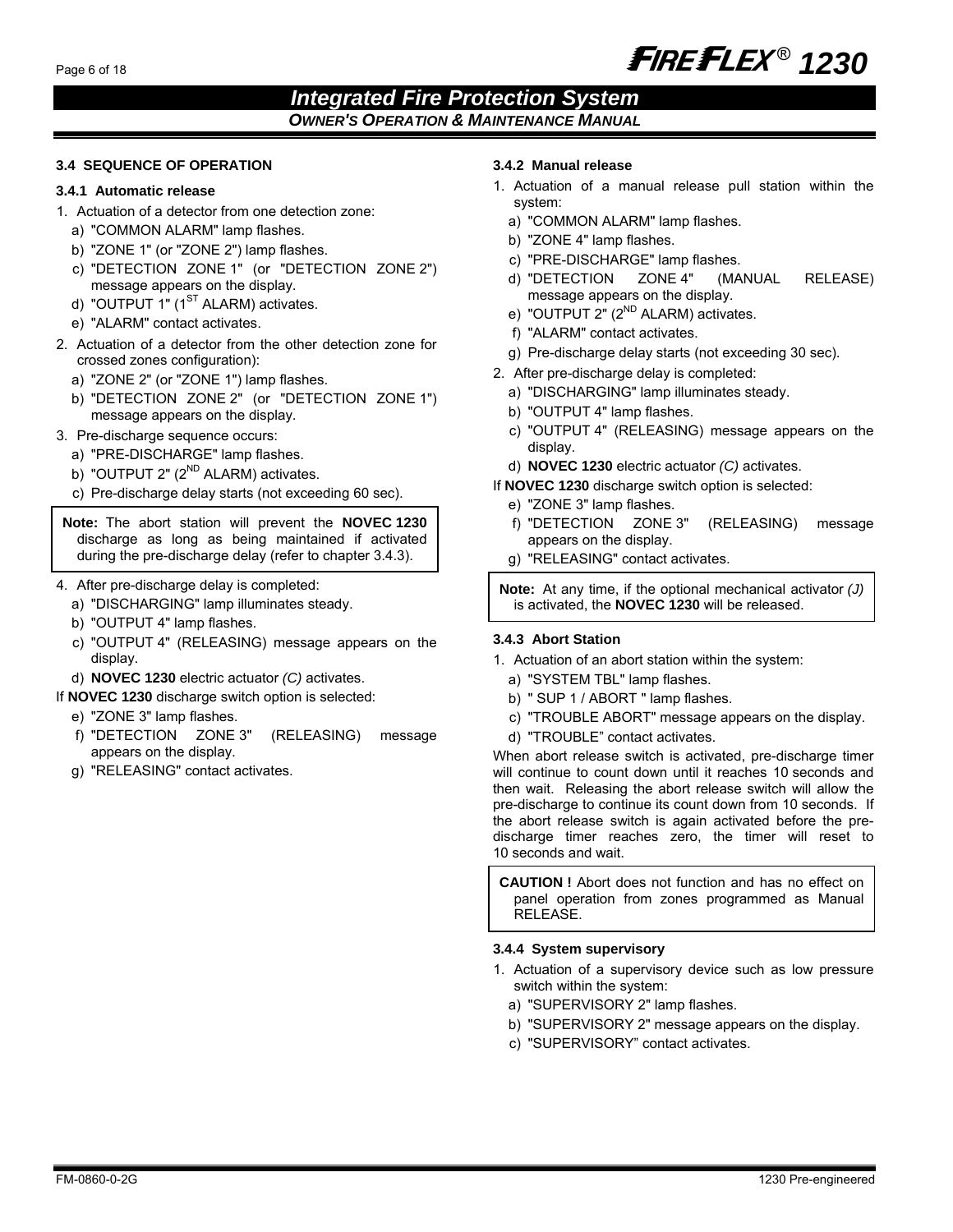#### **3.5 EMERGENCY INSTRUCTIONS**

#### **To take system out of service:**

**WARNING !** Placing a system out of service may eliminate the fire protection capabilities of the system. Prior to proceeding, notify all Authorities Having Jurisdiction. Consideration should be given to employ a fire patrol in the affected areas.

After placing the system out of service has been authorized by the appropriate Authority Having Jurisdiction:

- 1. Turn the **releasing circuit disable switch** to **DISABLED** before doing any tests on the system (see figure 4.2).
- 2. To return the system back in service, turn the **releasing circuit disable switch** to **NORMAL** (see figure 4.2).

#### **3.6 PLACING THE SYSTEM BACK IN SERVICE AFTER OPERATION**

#### See figure 1.1.

- 1. Remove the electric actuator *(C)* from the cylinder *(A)*.
- 2. Remove cylinder *(A)* and send it to an authorized agent for filling.
- 3. Reinstall the cylinder *(A)* inside the cabinet.
- 4. Reset the electric actuator *(C)* (refer to chapter 3.7).
- 5. Install the electric actuator *(C)* on the cylinder *(A)*.
- 6. Check that the piping and nozzles have not been altered.

**WARNING !** the optional mechanical release *(J)* SHALL be in NORMAL position, handle upwards and safety pin installed BEFORE installing it on the cylinder valve *(B)*.

 7. Notify the Authority Having Jurisdiction, remote station alarm monitors, and those in the affected area that the system is back in service.

## **3.7 ELECTRIC ACTUATOR**

When the electric actuator *(C)* gets energized, it stays in the activated position (see figure 3.1).

## **Figure 3.1**





Reset the actuator *(C)* to normal position by turning or pushing the resetting tool (see figures 3.2 & 3.3).

**Figure 3.2** 



**Figure 3.3** 

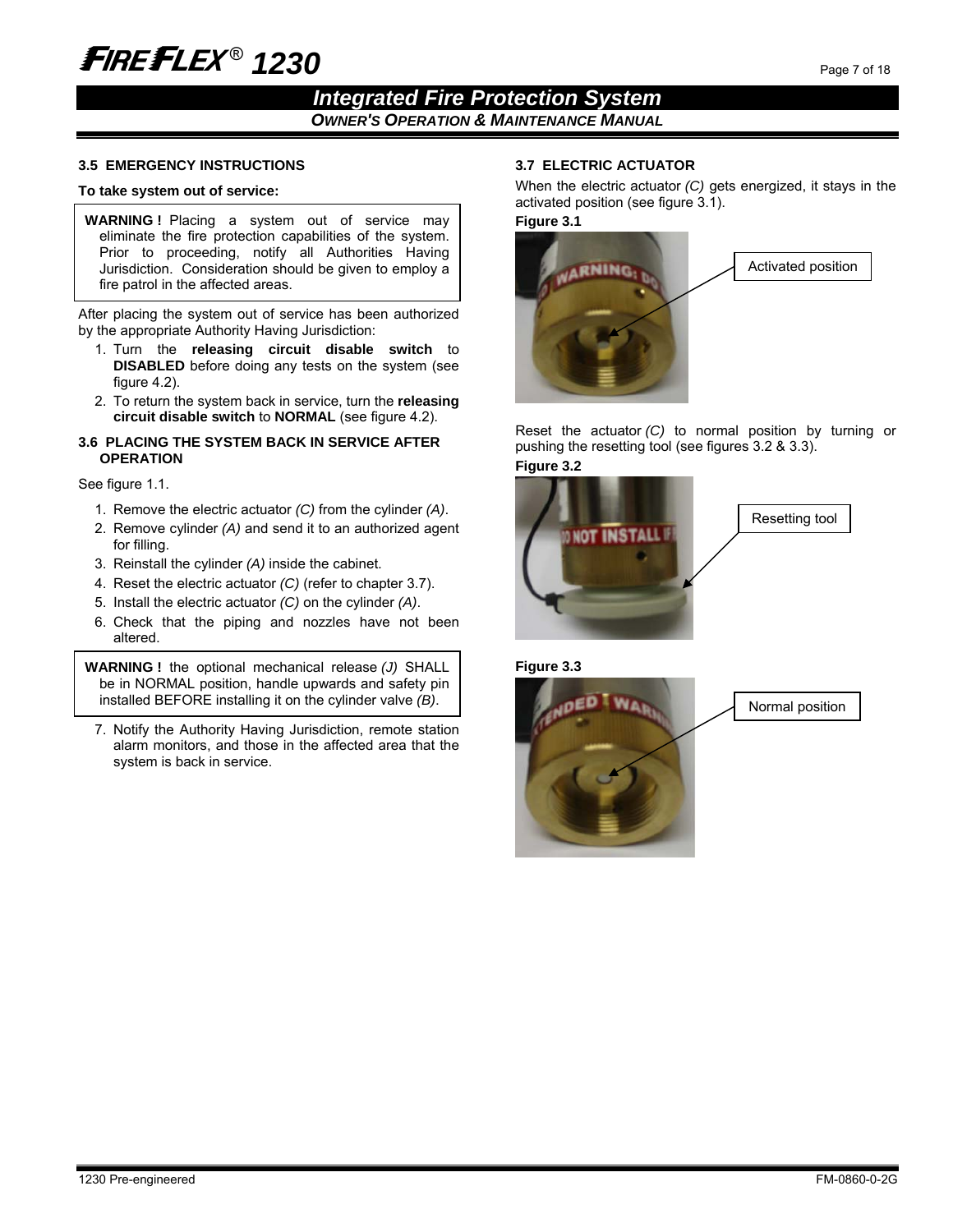

#### **3.8 INSPECTIONS & TESTS**

**NOTICE:** THE OWNER IS RESPONSIBLE FOR MAINTAINING THE FIRE PROTECTION SYSTEM AND DEVICES IN PROPER OPERATING CONDITION.

The purpose of the periodic inspection and tests is to insure that the system is operating satisfactory and to identify problems that could adversely affect the performance of the system. Inspection and tests of the system shall be accomplished in accordance with NFPA-25, NFPA-72 and NFPA-2001. At least annually, the system shall be thoroughly inspected and tested for proper operation by competent personnel. In addition, the Authority Having Jurisdiction may have additional maintenance, testing, and inspection requirements that must be followed.

**WARNING !** Any system maintenance that involves placing the system out of service may eliminate the fire protection capabilities of that system. Prior to proceeding, notify all Authorities Having Jurisdiction.

#### **Records**

Records of inspections, tests, and maintenance of the system and its components shall be made available to the Authority Having Jurisdiction upon request. Typical records include, but are not limited to, detection system, and **NOVEC 1230** cylinder inspections.

Acceptance test records should be retained for the life of the system. Subsequent test records should be retained for a period of 1 year after the next test. The comparison determines deterioration of system performance or condition and the need for further testing or maintenance.

#### **3.8.1 Monthly inspection**

- 1. Visually inspect all **NOVEC 1230** system components and cylinder pressure.
- 2. Refer any noted problems or deficiencies to authorized service personnel for correction.

#### **3.8.2 Semi-annual inspection**

- 1. Check the nozzles piping for corrosion and damage.
- 2. Check all piping supports to insure they are tight and properly secured.
- 3. Check the discharge nozzle orifice(s) to see if they are clear with no obstructions.
- 4. Check to insure that the nozzles are positioned correctly.
- 5. Check the quantity of liquid and pressure in the cylinder *(A)*. If a loss in net weight of more than 5% or a loss in pressure of more than 10% (refer to table 3.1), it shall be refilled or replaced.
- 6. Perform functional test of all components of the system.

**WARNING !** Prior to any functional tests, the actuator *(C)* must be removed to prevent cylinder *(A)* discharge.

#### **3.8.3 Annual inspection**

- 1. Perform semi-annual inspection.
- 2. Check all detectors.
- 3. Check all manual pull stations.
- 4. Check all audible & visual devices.
- 5. Check all HVAC shut down, etc.
- 6. Check if extinguishment electric actuator *(C)* operates after pre-discharge delay.
- 7. Simulate a low pressure of cylinder *(A)* by shorting low cylinder pressure switch *(D)* terminals.
- 8. Perform sequence of operation (refer to chapter 3.4).

## **3.9 MAINTENANCE**

The system shall be maintained in full operation condition at all times.

All troubles or impairments shall be corrected promptly consistent with the hazard being protected.

Any penetration made through the enclosure protected by the clean agent shall be sealed immediately. The method of sealing shall restore the original fire resistance rating of the enclosure.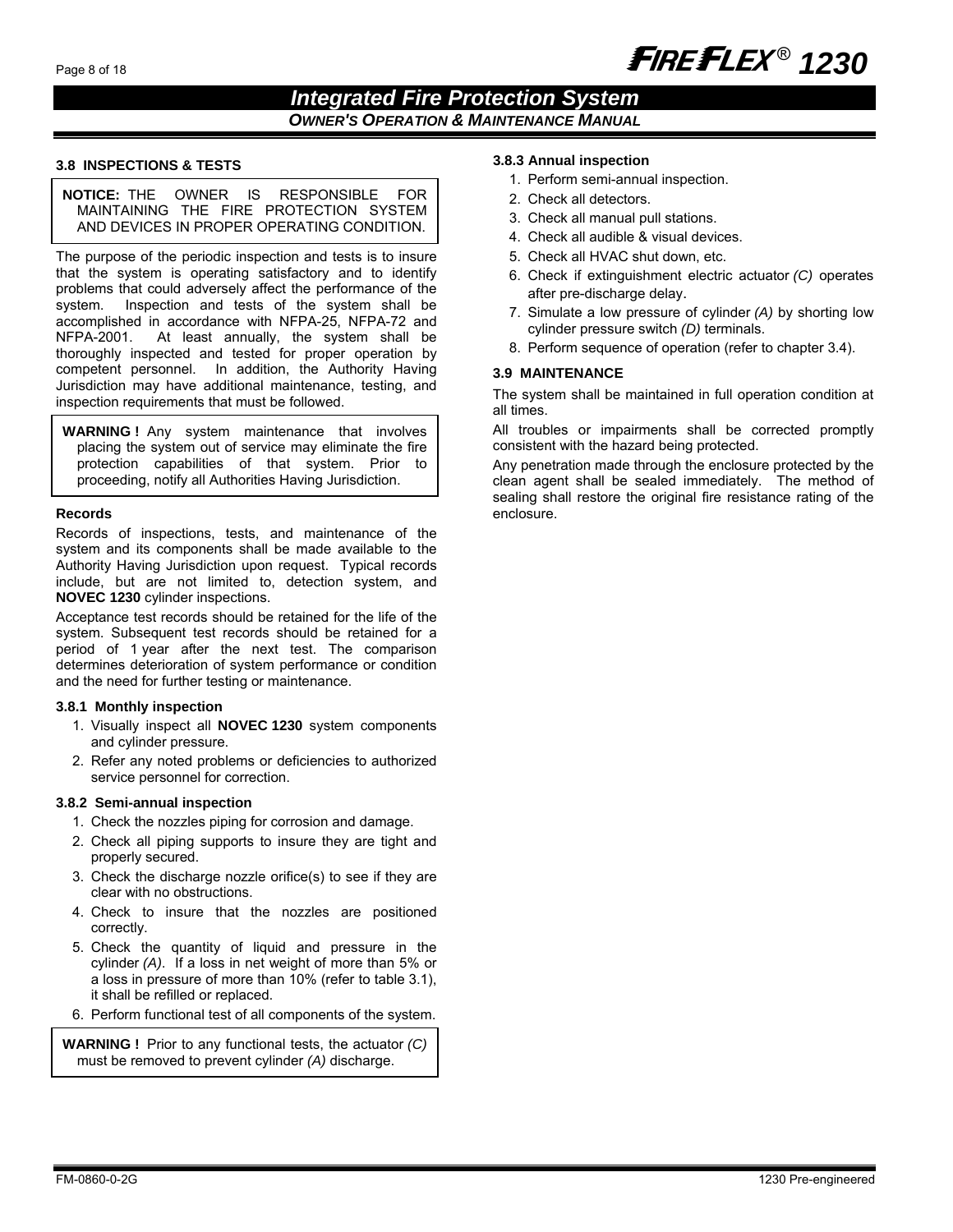*OWNER'S OPERATION & MAINTENANCE MANUAL*

# *4. CONTROLS*

## **4.1 PRODUCT DESCRIPTION**

The release control panel of the *FIREFLEX***® 1230** system is an add-on unit that is installed inside the cabinet at the factory.

Once the left door opened, the locked control panel door can be opened to give access to the control panel keyboard, the emergency battery compartment, and other related equipment.

The releasing circuit disabled switch of the **NOVEC 1230** is located at left of the release control panel.

The control panel can be easily flipped once unlatched from the right side, giving access to electrical junction boxes of the unit (refer to figure 5.1 FIELD WIRING DIAGRAM for additional details).

## **4.2 PFC-4410RC RELEASE CONTROL PANEL**

The Potter model PFC-4410RC releasing control panel is an approved and listed microprocessor based unit, primarily designed for use as a releasing panel. The panel is available for use with 120VAC, 60Hz or 220VAC, 50/60Hz main power supply. The battery compartment can hold two 12 volt batteries which are recharged by an internal battery charger. Batteries are available to provide up to 90 hours of backup power during AC power failure.

The PFC-4410RC panel can be used with a wide range of compatible initiating devices such as pull stations, heat detectors (including linear heat detectors), photoelectric and ionization smoke detectors.

In fire conditions when an initiating device circuit (or predetermined combination of circuits) is energized, the panel activates the release and signaling circuits according to the Program settings.

On the panel's display board, the appropriate alarm, trouble and supervisory lamps (LED type) will flash until the event has been acknowledged. A message will be displayed on the LCD as well.

**WARNING !** For more information and technical data, please refer to the Potter PFC-4410RC INSTALLATION, OPERATION AND INSTRUCTION MANUAL provided with the *FIREFLEX***® 1230** unit.

#### **4.3 PFC-4410RC VISUAL INDICATORS**

| Green lamps:        | Yellow lamps:         |  |
|---------------------|-----------------------|--|
| AC POWER            | POWER TROUBLE         |  |
|                     | <b>SYSTEM TROUBLE</b> |  |
| <b>Red lamps:</b>   | SUPERVISORY TROUBLE   |  |
| <b>COMMON ALARM</b> | <b>GROUND FAULT</b>   |  |
|                     |                       |  |

ZONE circuit active (4) OUTPUT circuit active (4) ALARM SILENCE PRE-DISCHARGE / DISCHARGING SUPERVISORY 1 / ABORT SUPERVISORY 2 OUTPUT trouble (4) ZONE / SUPERVISORY circuit trouble (4) SUPERVISORY circuit active (4)

#### **4.4 PFC-4410RC CONTROL BUTTONS**

#### **SCROLL UP / BUZZER SILENCE SCROLL DOWN / BUZZER SILENCE**

It acknowledges supervisory and trouble events.

SCROLL UP will scroll up every event.

SCROLL DOWN will scroll down every event.

Once all alarm, supervisory and trouble events have been viewed, the panel buzzer and appropriate output will silence. The applicable lamps will change from flashing to steady state.

Any subsequent abnormal condition will resound the panel buzzer.

# **LAMP TEST**

Holding both SCROLL UP and SCROLL DOWN buttons will lit all lamps of the control panel to verify their operation.

#### **SIGNAL SILENCE**

It acknowledges alarm events and deactivates audible devices.

Once pressed, all silenceable outputs will de-activate; the yellow ALARM SILENCE lamp will lit. A trouble condition will be created, TROUBLE contact will be activated.

**WARNING !** Audible devices initiated from a RELEASING signal cannot be silenced. They will not silence until the panel is reset.

## **SYSTEM RESET**

It returns the control panel to normal condition.

It will breaks power to all initiating circuits, 4-wire smoke detectors power and activated output circuits.

**Note:** If any abnormal condition is still active after RESET, they will reactivate the control panel.

Trouble conditions are self restoring once all cleared. Alarm and supervisory conditions are latched and require a SYSTEM RESET to be cleared.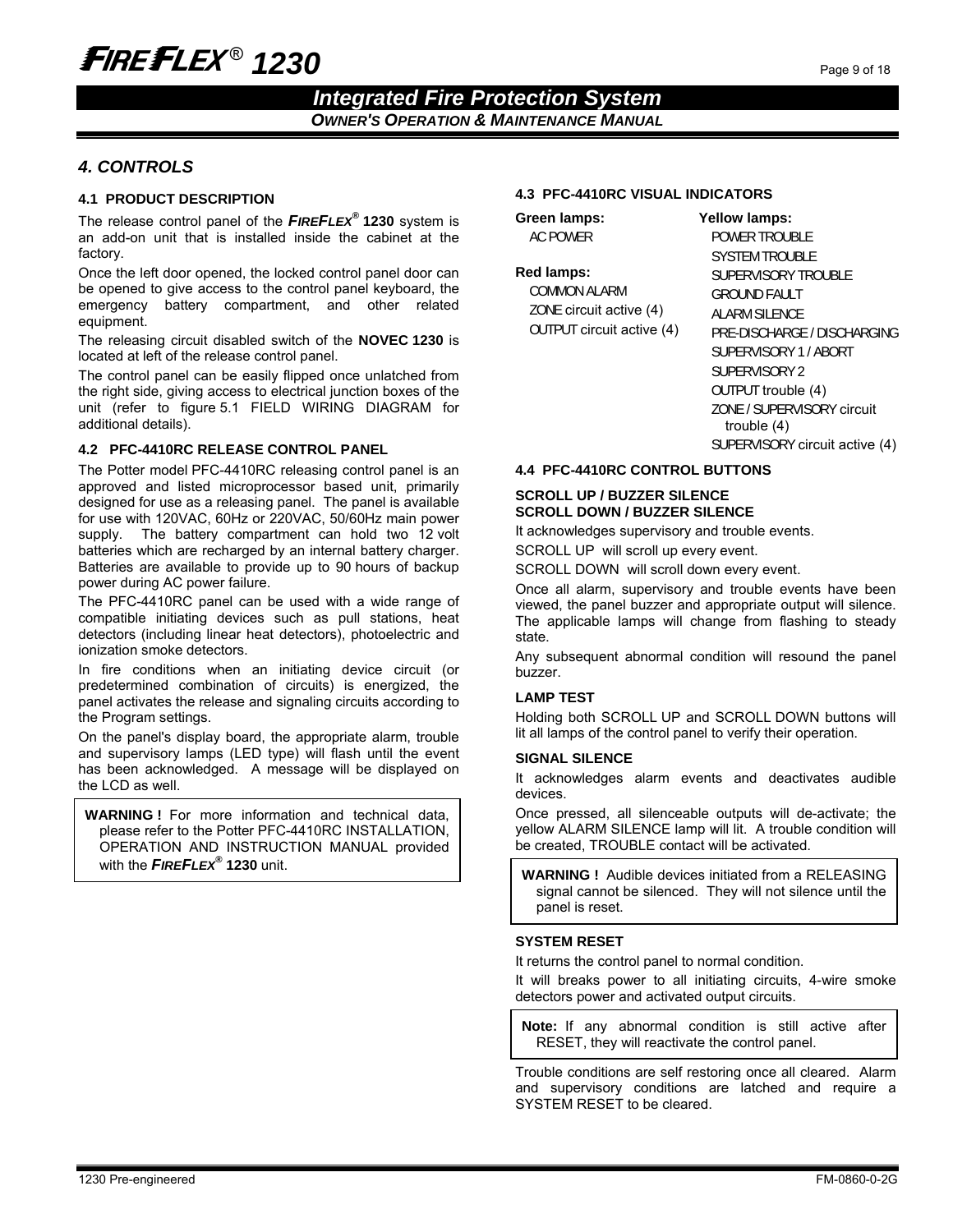Page 10 of 18

# ®  *1230*

# *Integrated Fire Protection System*

*OWNER'S OPERATION & MAINTENANCE MANUAL*

## **4.5 TIME AND DATE SETTINGS**

Time and date settings must be done for each cold start of the control panel.

- 1. Flip the slide switch to PROGRAM position.
- 2. Press FUNCTION button until the following message is displayed:

SET TIME?

3. Press SELECT button until MINUTES is displayed:

 01/21/2009 MINUTES 02:58:04

- 4. Press SELECT button to increase the value, or SET to decrease the value.
- 5. Press FUNCTION button until HOURS is displayed:

 01/21/2009 HOURS 02:58:04

- 6. Press SELECT button to increase the value, or SET to decrease the value.
- 7. Press FUNCTION button until DAY is displayed:



- 8. Press SELECT button to increase the value, or SET to decrease the value.
- 9. Press FUNCTION button until MONTH is displayed:



- 10. Press SELECT button to increase the value, or SET to decrease the value.
- 11. Press FUNCTION button until YEAR is displayed:

| <b>YEAR</b> | 01/21/2009 |
|-------------|------------|
| 02:58:04    |            |

- 12. Press SELECT button to increase the value, or SET to decrease the value.
- 13. Return the slide switch to RUN position.

## **Figure 4.1 - Cabinet doors assembly**

The right door is available only with cabinet greater than 24".

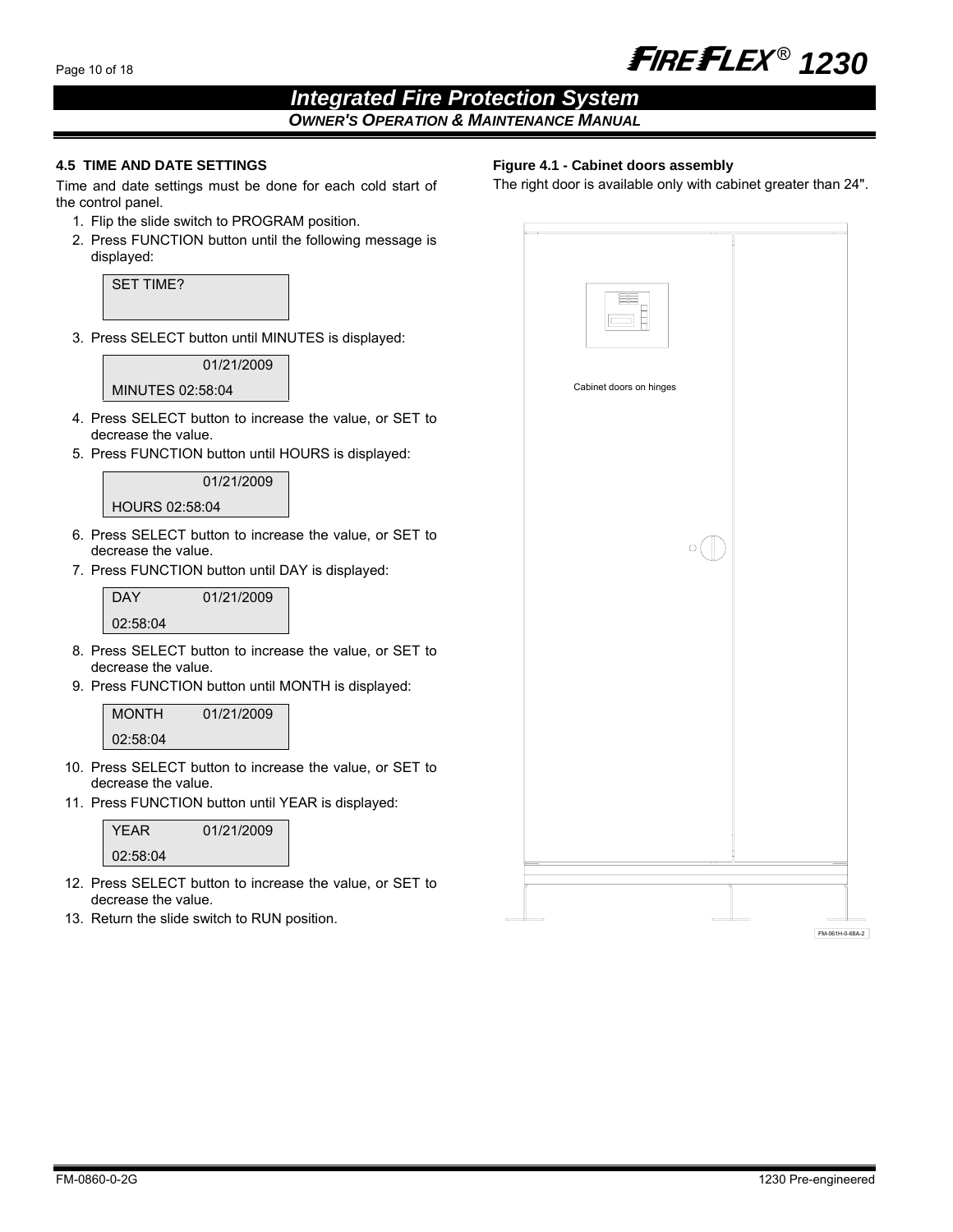# **<sup>®</sup>** 1230 Page 11 of 18

# *Integrated Fire Protection System OWNER'S OPERATION & MAINTENANCE MANUAL*

## **Figure 4.2 - Control equipment layout**





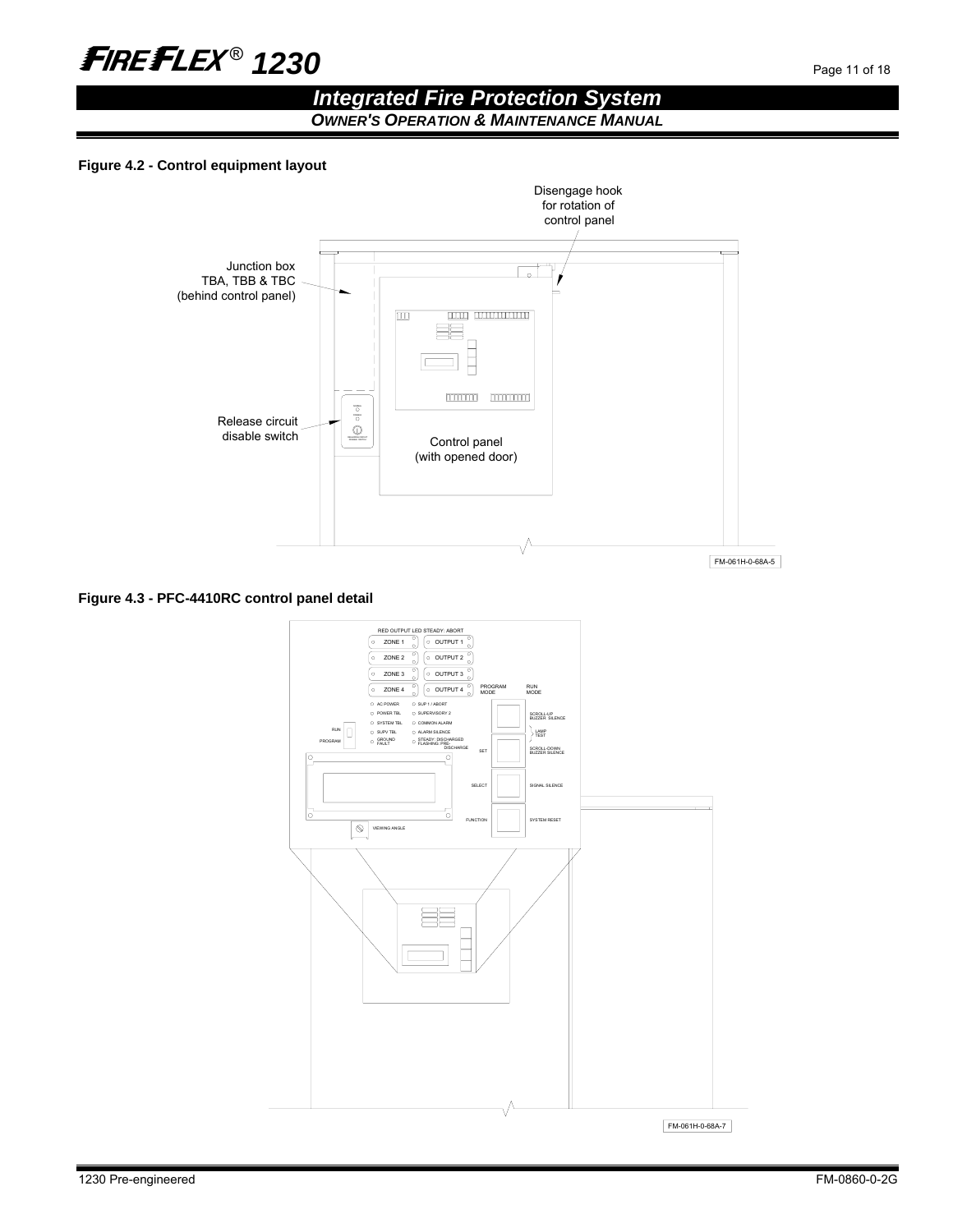# *5. PROGRAMMING & WIRING DIAGRAMS*

# **5.1** *FIREFLEX®*  **1230 PROGRAMMING**

The Potter PFC-4410RC release control panel included with the *FIREFLEX***® 1230** unit is factory programmed and wired for the following configurations:

♦ Activation by ZONE 1 **OR** ZONE 2 (single zone) or

**Table 5.1 - Programming for single zone activation** 

- ♦ Activation by ZONE 1 **AND** ZONE 2 (crossed zones)
- ♦ Activation by ZONE 4 (pull station)

This programming makes sure the system will perform as required and was factory tested to make sure it meets all requirements.

**Note :** The control panel motherboard is factory pre-wired and programmed for the configuration selected at the time of purchase. All field wiring should be terminated as shown at figure 5.1.

| <b>SINGLE HAZARD</b><br><b>Activation by ZONE 1 OR ZONE 2</b><br>(single zone)<br>$\overline{1}$ |               | <b>OUTPUT CIRCUITS</b>                          |                                   |                                                              |              | <b>RELAYS</b> |           |                    |  |
|--------------------------------------------------------------------------------------------------|---------------|-------------------------------------------------|-----------------------------------|--------------------------------------------------------------|--------------|---------------|-----------|--------------------|--|
|                                                                                                  |               | Alarm)<br>$(2^{ND}$<br>$\sim$<br><b>LIALING</b> | (Discharge)<br>S<br><b>LN4LNC</b> | 1230<br>(NOVEC<br>actuator<br>4<br><b>LUALIO</b><br>electric | <b>ALARM</b> | TROUBLE       | RELEASING | <b>SUPERVISORY</b> |  |
| <b>INPUT CIRCUITS</b>                                                                            | <b>LN4LNC</b> |                                                 |                                   |                                                              |              |               |           |                    |  |
| SUPERVISORY 1 (Abort)                                                                            |               |                                                 |                                   |                                                              |              | X             |           | X                  |  |
| SUPERVISORY 2 (Low cylinder pressure)                                                            |               |                                                 |                                   |                                                              |              | X             |           | X                  |  |
| ZONE 1 (Detection Zone 1)                                                                        | X             | X                                               |                                   | X                                                            | X            | X             |           |                    |  |
| ZONE 2 (Detection Zone 2)                                                                        | X             | X                                               |                                   | X                                                            | X            | X             |           |                    |  |
| ZONE 3 (NOVEC 1230 releasing opt.)                                                               |               |                                                 | X                                 |                                                              | X            | X             | X         |                    |  |
| ZONE 4 (Manual pull station)                                                                     |               | X                                               |                                   | x                                                            | X            | X             |           |                    |  |

**Table 5.2 - Programming for crossed zones activation** 

| <b>SINGLE HAZARD</b><br><b>Activation by ZONE 1 AND ZONE 2</b><br>(crossed zones) |        | <b>OUTPUT CIRCUITS</b>                         |                                    |                                                                |       | <b>RELAYS</b>  |           |                    |
|-----------------------------------------------------------------------------------|--------|------------------------------------------------|------------------------------------|----------------------------------------------------------------|-------|----------------|-----------|--------------------|
|                                                                                   |        | Alarm)<br>$2^{40}$<br>$\sim$<br><b>LNALINC</b> | (Discharge)<br>ო<br><b>LIALING</b> | 1230<br>(NOVEC<br>actuator)<br>4<br><b>LIALINO</b><br>electric | ALARM | <b>TROUBLE</b> | RELEASING | <b>SUPERVISORY</b> |
| <b>INPUT CIRCUITS</b>                                                             | TUFFUT |                                                |                                    |                                                                |       |                |           |                    |
| SUPERVISORY 1 (Abort)                                                             |        |                                                |                                    |                                                                |       | X              |           | X                  |
| SUPERVISORY 2 (Low cylinder pressure)                                             |        |                                                |                                    |                                                                |       | X              |           | X                  |
| ZONE 1 (Detection Zone 1)                                                         |        | x                                              |                                    | <b>XX</b>                                                      | X     | X              |           |                    |
| ZONE 2 (Detection Zone 2)                                                         |        | x                                              |                                    |                                                                | X     | X              |           |                    |
| ZONE 3 (NOVEC 1230 releasing opt.)                                                |        |                                                | X                                  |                                                                | x     | x              | X         |                    |
| ZONE 4 (Manual pull station)                                                      |        | x                                              |                                    | x                                                              | x     | x              |           |                    |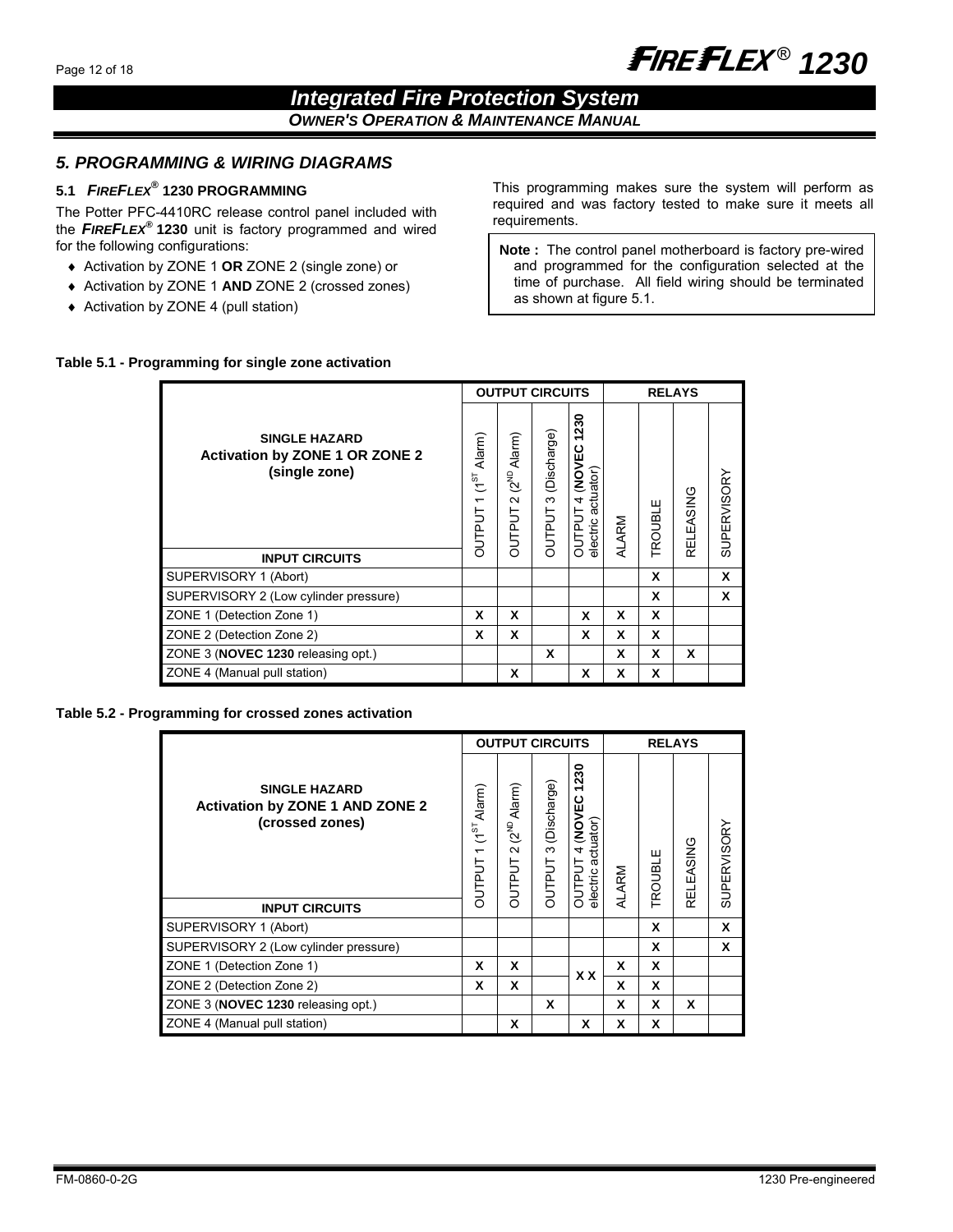# **5.2** *FIREFLEX®*  **1230 WIRING DIAGRAMS**



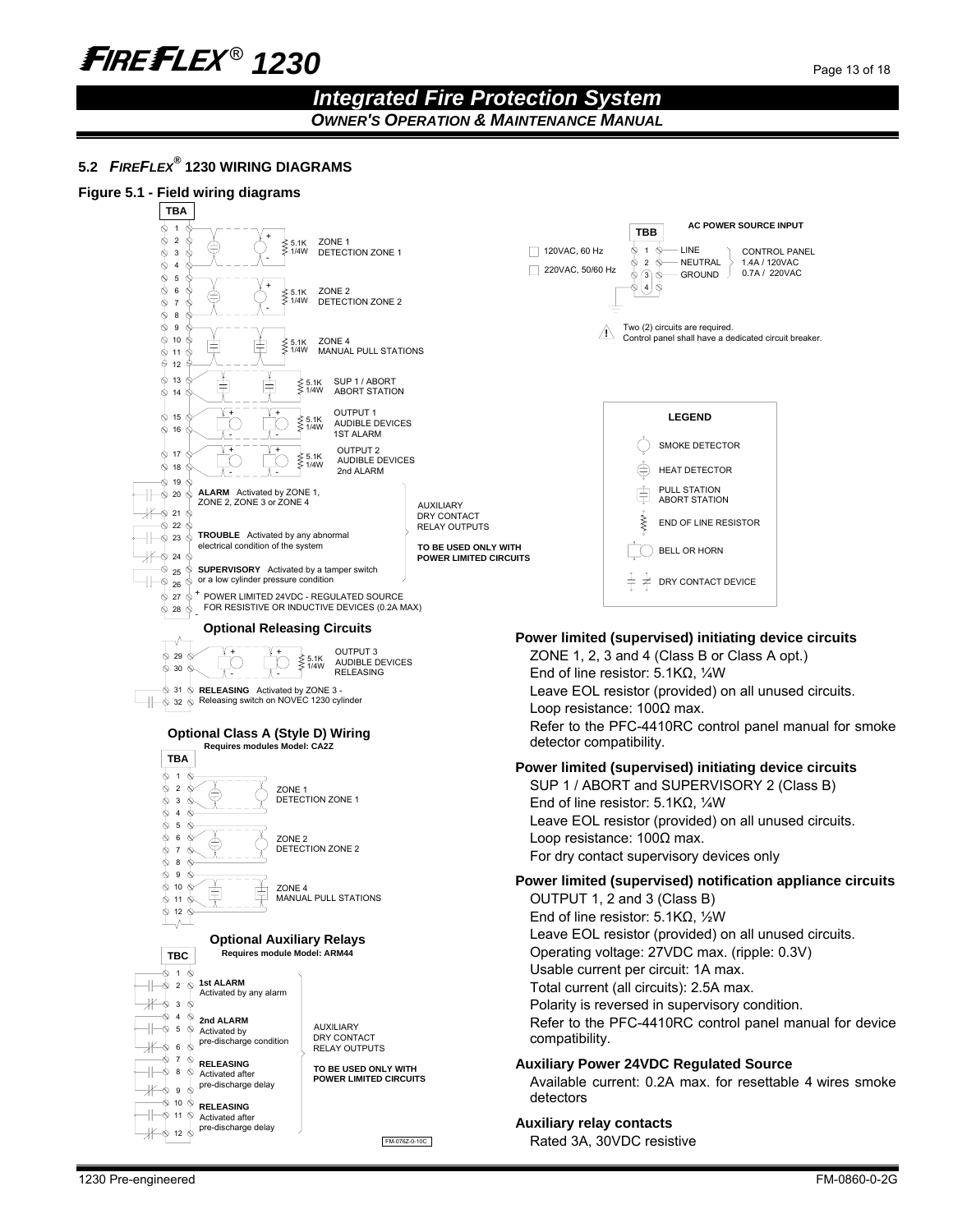

*OWNER'S OPERATION & MAINTENANCE MANUAL*

**Figure 6.1 - Drilling details** 

# *6. CABINET*

The *FIREFLEX®*  **1230** cabinet is made of sturdy 14 gauge steel. Refer to table 6.1 and figure 6.2 for dimensions.

All surfaces are rust proof coated, inside and outside, with fire red, oven baked polyester powder on phosphate base. Cabinet is provided with one or two doors, each provided with a neoprene gasket to avoid vibrations, giving the access to the pressure gauges reading once opened.

Each cabinet door is provided with hinges that can easily be disassembled on site to remove the door assemblies for installation and servicing. The cabinet assembly is preassembled, pre-wired, and factory tested under ISO-9001 conditions. Refer to table 6.2 and figures 6.3 & 6.4 for installation and clearances details.

Electrical junction boxes are integrated inside the cabinet for connection of detection system, auxiliary contacts and signaling devices. Knockouts can be drilled by the installing contractor on-site but must adhere to the restrictions indicated on figure 6.1.

| $\circ$                                | Drilling area                                        |                | O                |
|----------------------------------------|------------------------------------------------------|----------------|------------------|
| TBB<br>TBA&<br>LOW<br>VOLT.<br>$\circ$ | $4\frac{1}{2}$<br>$5\frac{1}{2}$ "<br>$3\frac{1}{2}$ | Top of Cabinet | O                |
| $4\frac{1}{2}$                         |                                                      |                | FM-061H-0-68A-12 |

**Table 6.1** - Cabinet dimensions

| <b>Size</b> | <u>гч</u> |     |                   | D   |     |     | G   |
|-------------|-----------|-----|-------------------|-----|-----|-----|-----|
| 24"         | 23"       | 25" | $77\frac{1}{8}$ " | 29" | 15" | 27" | N/A |
| 52"         | 52"       | 31" | 81"               | 56" | 21" | 54" | 26" |

|  |  |  | Table 6.2 - NOVEC 1230 piping installation |
|--|--|--|--------------------------------------------|
|--|--|--|--------------------------------------------|

| Lbs | н              | J                | Κ  |                  |
|-----|----------------|------------------|----|------------------|
| 40  | 1"             | $2\frac{3}{4}$ " | 6" | $3\frac{1}{4}$   |
| 76  | $1\frac{1}{4}$ | $2\frac{3}{4}$ " | 6" | $3\frac{1}{4}$   |
| 164 | $1\frac{1}{2}$ | $2\frac{3}{4}$ " | 6" | $1\frac{3}{4}$ " |
| 322 | 2"             | $6\frac{3}{4}$ " | 6" | $4\frac{3}{4}$ " |
| 601 | $2\frac{1}{2}$ | $6\frac{1}{2}$ " | 6" | $3\frac{3}{4}$ " |
| 850 | 3"             | 9"               | 7" | 5"               |

**Note:** Dimensions may slightly differ from real unit.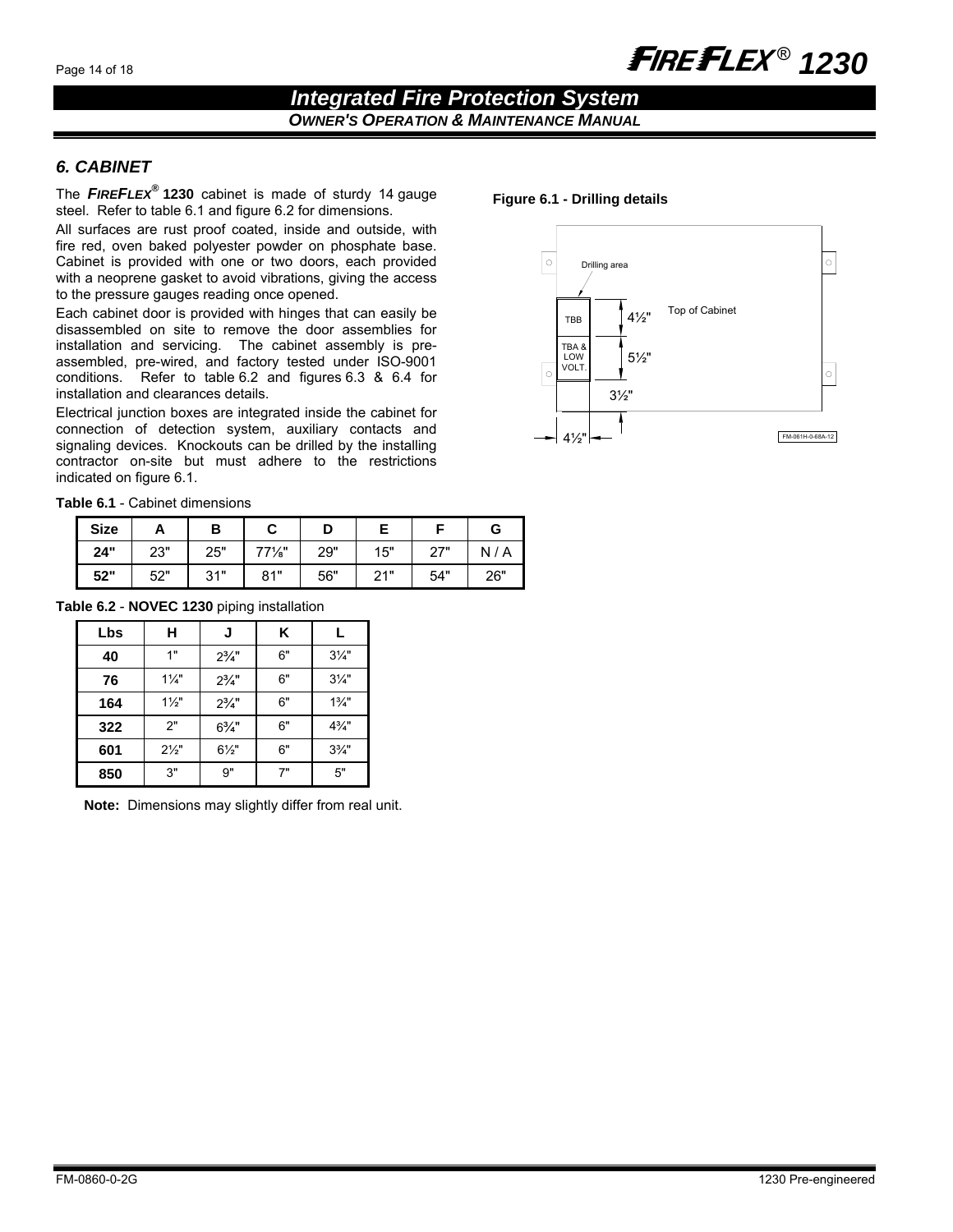

## **Figure 6.2 - Cabinet dimensions**



**Figure 6.3 - Floor anchoring template** 



**Figure 6.4 - Required clearance** 

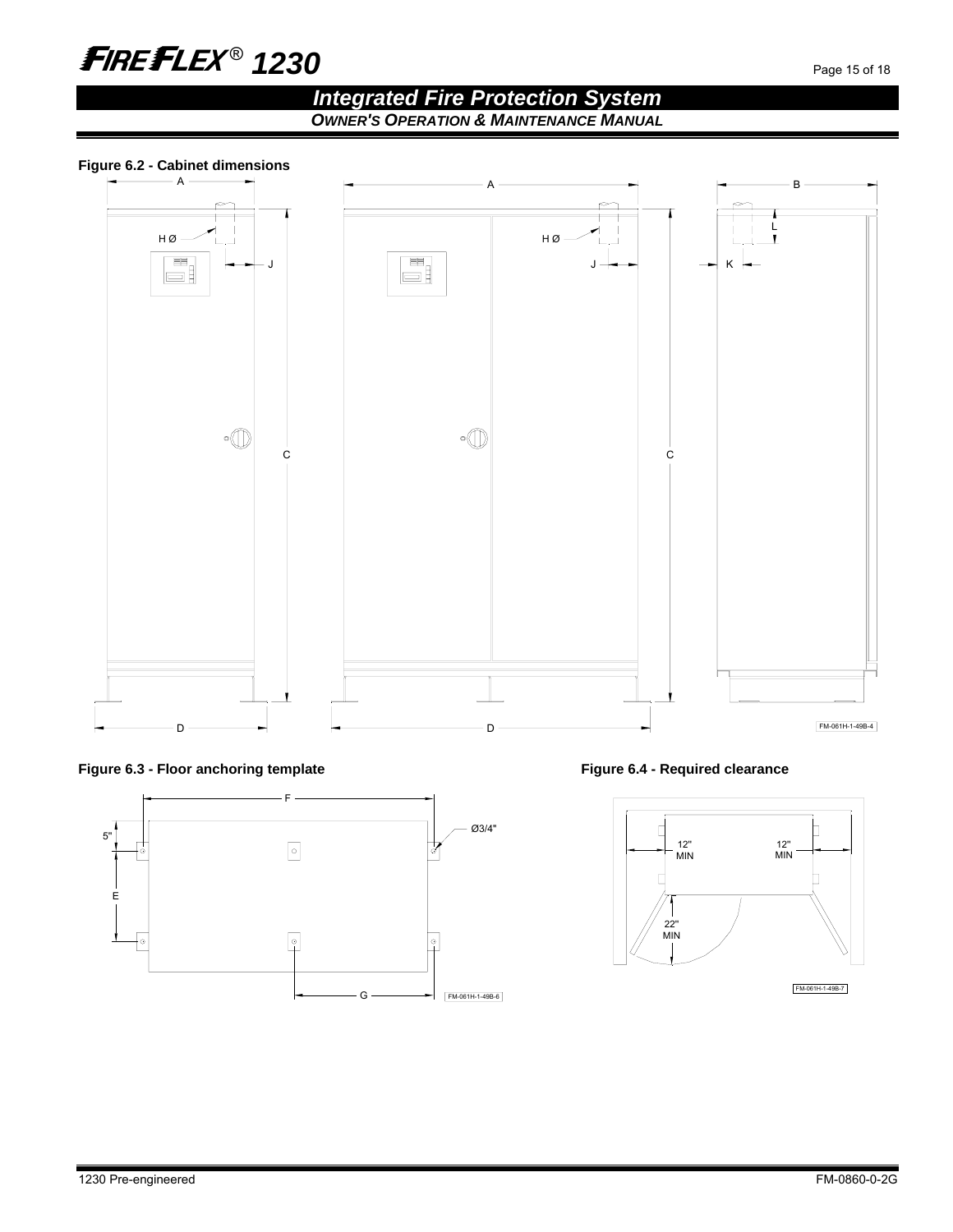

This page is left blank intentionally.